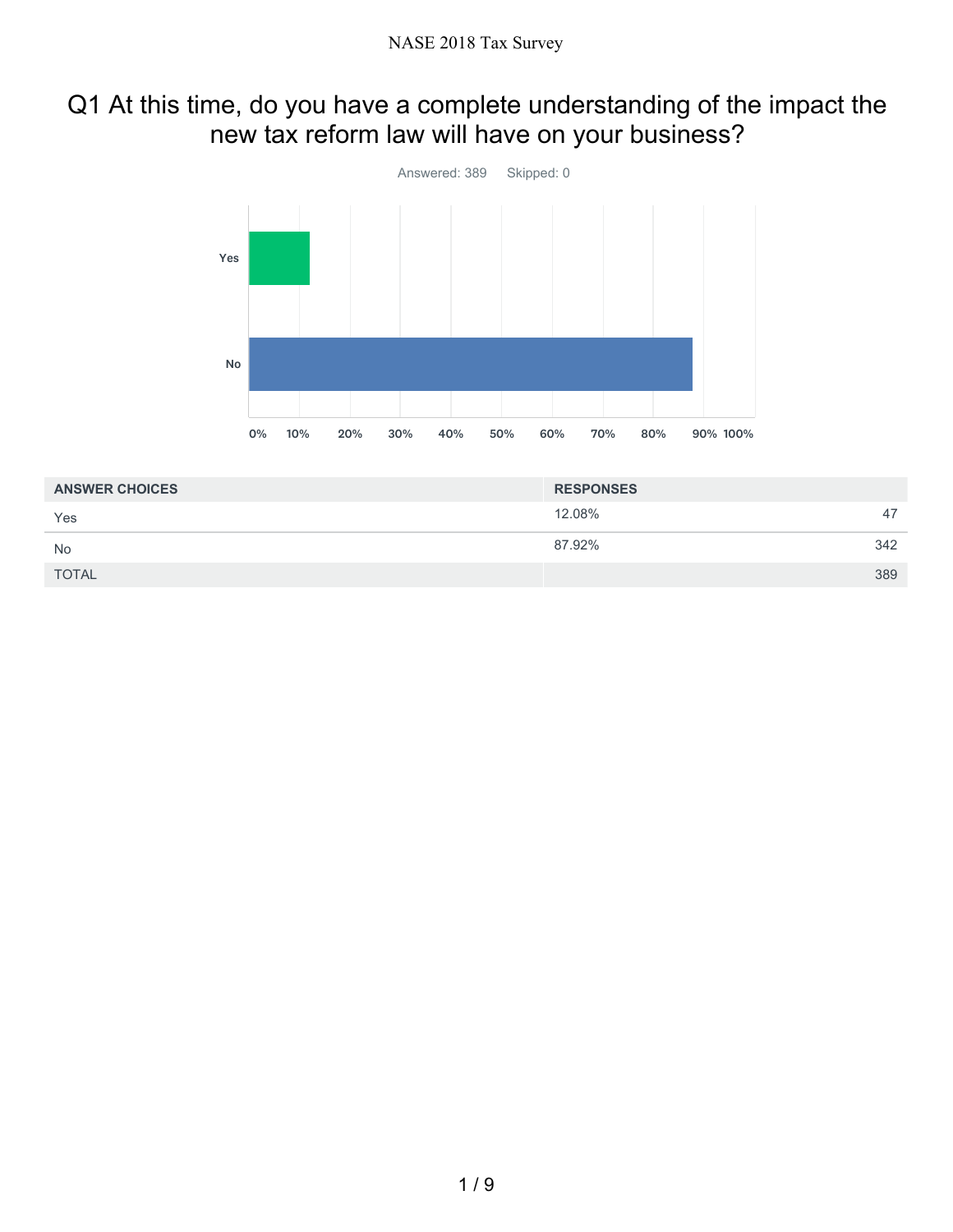### Q2 Looking ahead to next year's tax return (2018), do you feel your tax preparations will be:



| <b>ANSWER CHOICES</b>                     | <b>RESPONSES</b> |     |
|-------------------------------------------|------------------|-----|
| Easier because of the new tax law         | 41.13%           | 160 |
| More difficult because of the new tax law | 58.87%           | 229 |
| <b>TOTAL</b>                              |                  | 389 |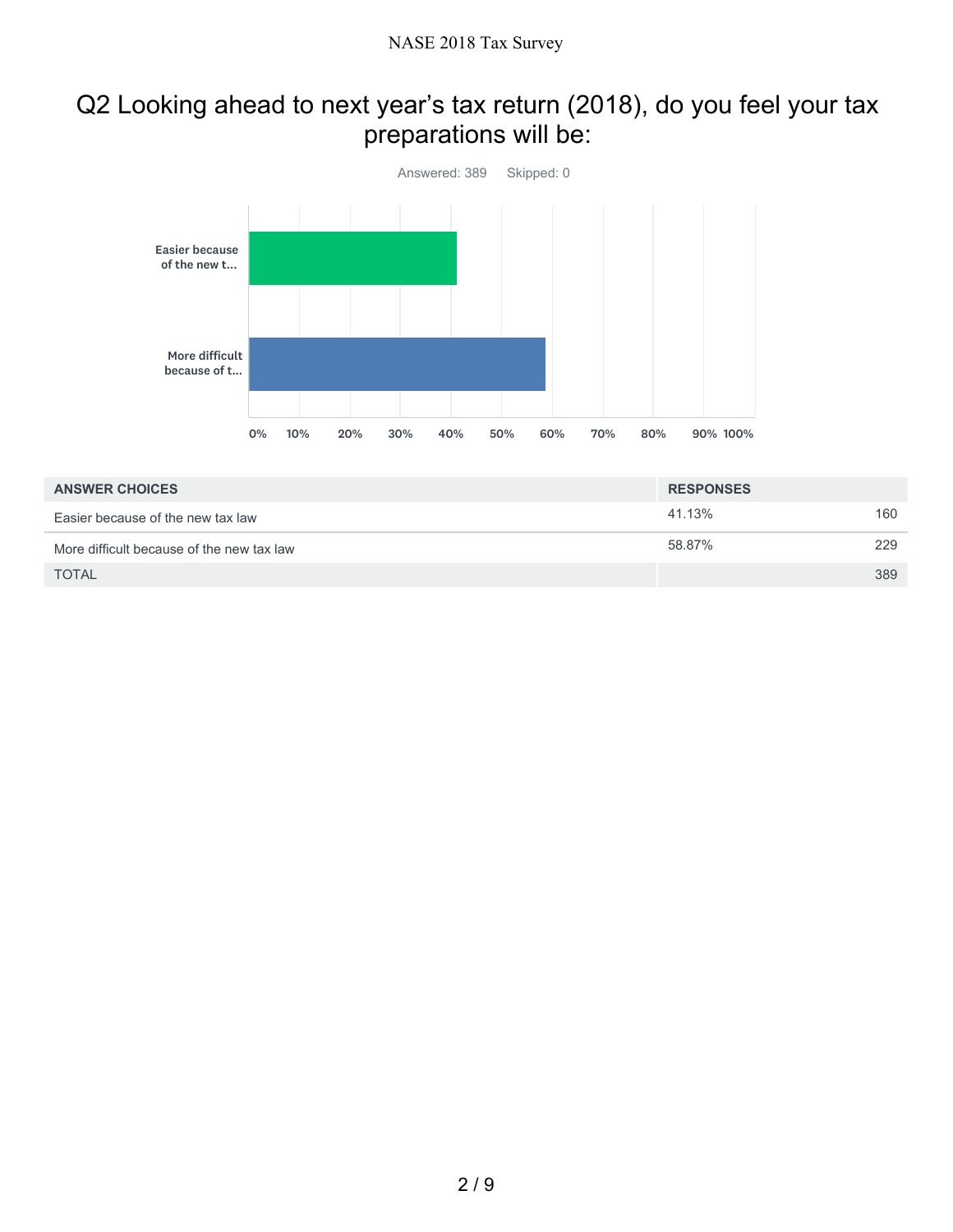#### Q3 As you look to file your Q1 2018 estimated taxes, how does Q1 2018 compare to Q1 2017?



| <b>ANSWER CHOICES</b>                                            | <b>RESPONSES</b> |     |
|------------------------------------------------------------------|------------------|-----|
| I'm paying MORE this year in Q1 estimates because of the tax law | 12.08%           | 47  |
| I'm paying LESS this year in Q1 estimates because of the tax law | 13.62%           | 53  |
| I'm not sure yet                                                 | 74.29%           | 289 |
| <b>TOTAL</b>                                                     |                  | 389 |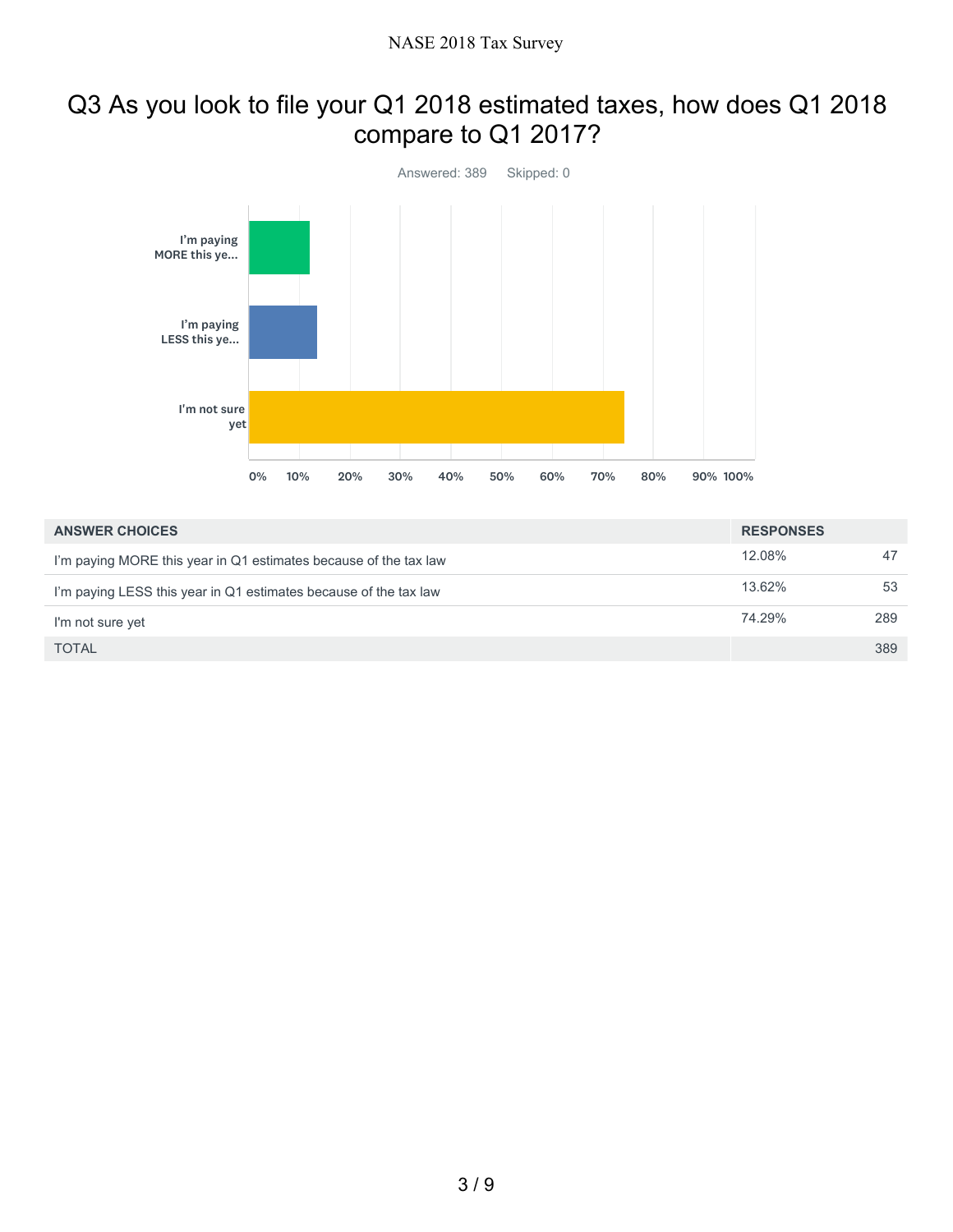### Q4 How much extra money have you spent to seek outside, professional assistance on preparing for the new tax law?



| <b>ANSWER CHOICES</b> | <b>RESPONSES</b> |     |
|-----------------------|------------------|-----|
| Zero                  | 55.01%           | 214 |
| $$1 - $499$           | 30.33%           | 118 |
| $$500 - $1,000$       | 9.51%            | 37  |
| \$1,000 or more       | 5.14%            | 20  |
| <b>TOTAL</b>          |                  | 389 |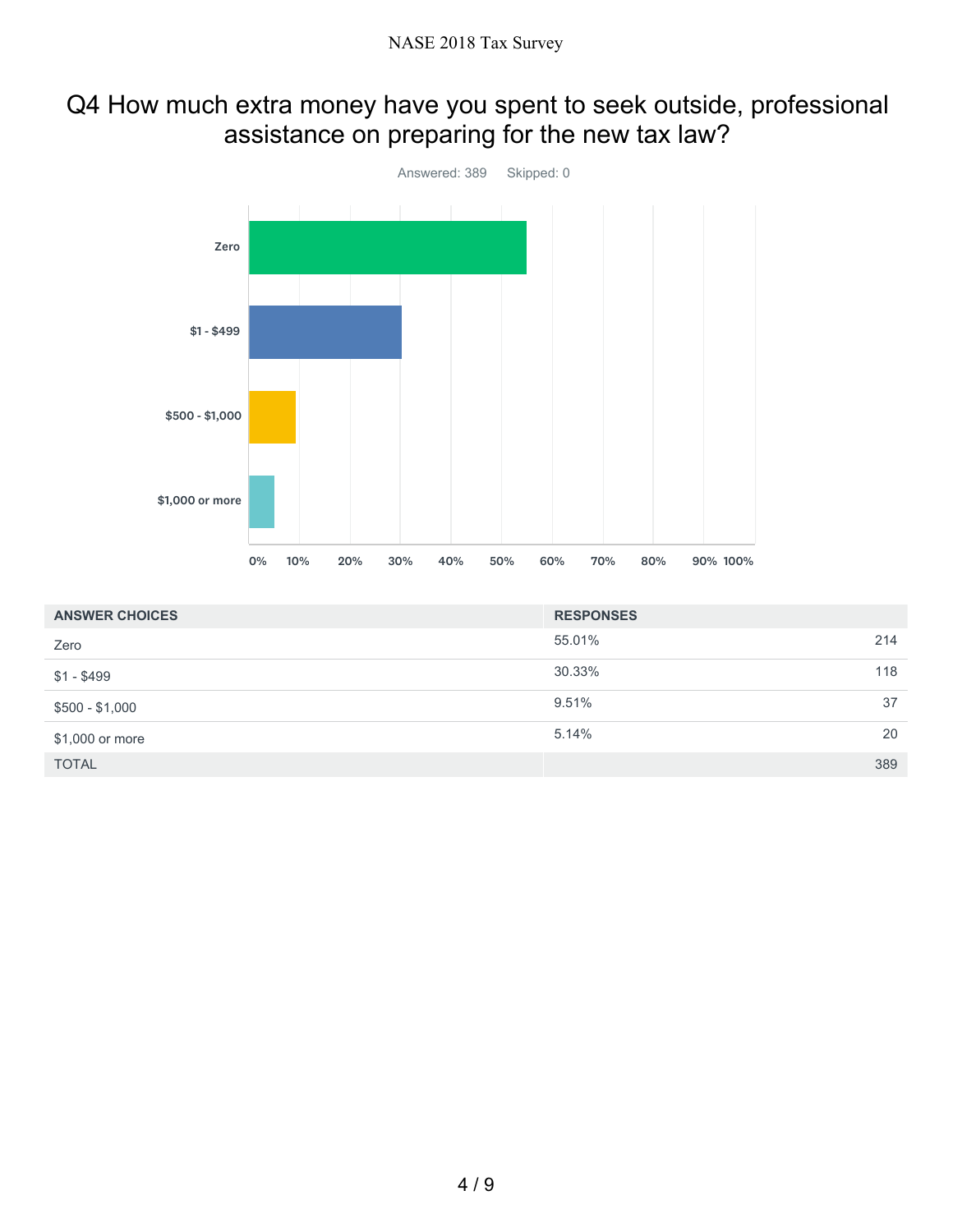# Q5 Do you expect to pay MORE or LESS in overall taxes in 2018?



| <b>ANSWER CHOICES</b> | <b>RESPONSES</b> |     |
|-----------------------|------------------|-----|
| LESS taxes in 2018    | 52.19%           | 203 |
| MORE taxes in 2018    | 47.81%           | 186 |
| <b>TOTAL</b>          |                  | 389 |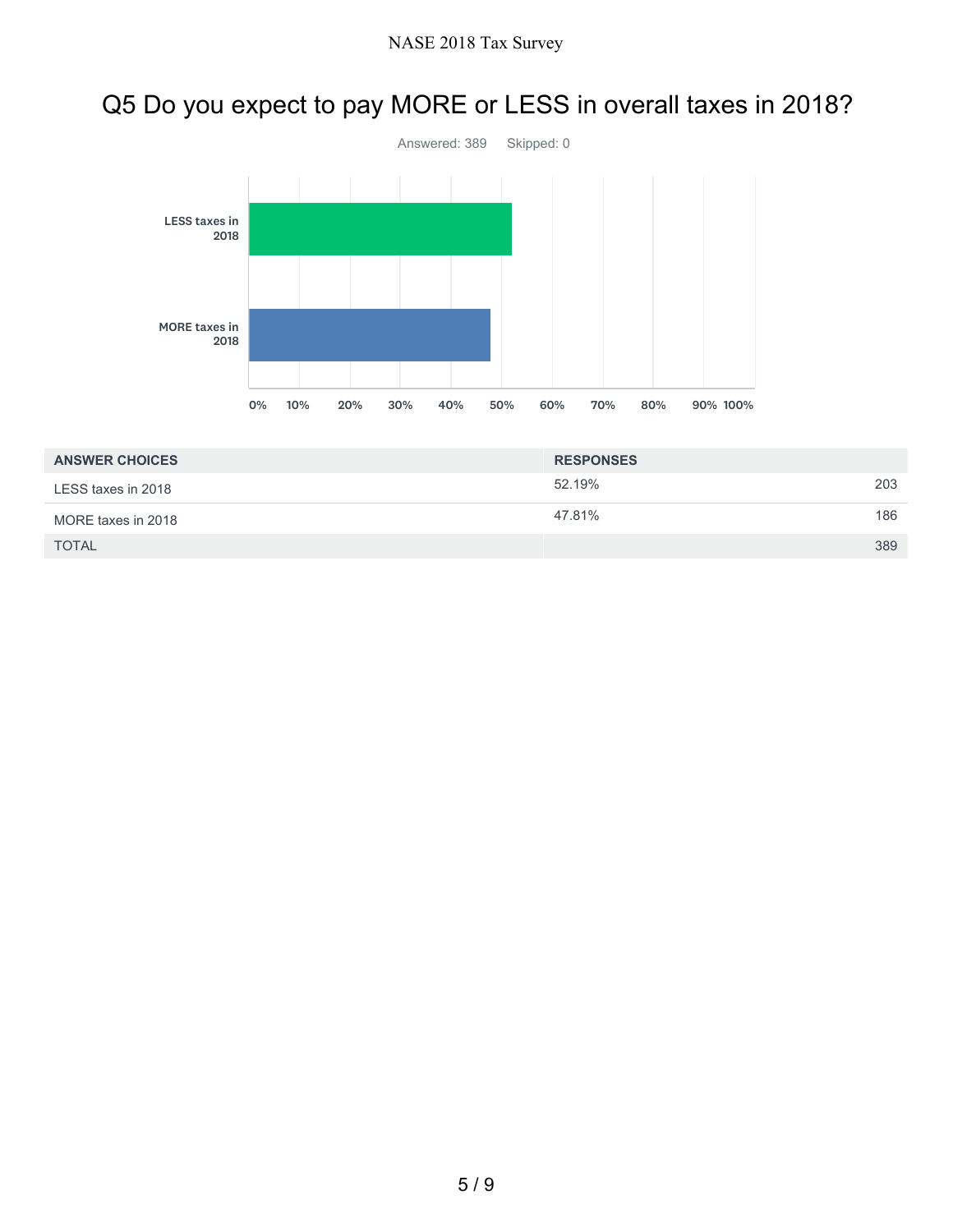

### Q6 f you expect to pay LESS in 2018, how much?

| <b>ANSWER CHOICES</b> | <b>RESPONSES</b> |     |
|-----------------------|------------------|-----|
| $$0 - $1,000$         | 53.54%           | 106 |
| $$1,000 - $5,000$     | 36.36%           | 72  |
| $$5,000 - $10,000$    | 7.07%            | 14  |
| \$10,000 or more      | $3.03\%$         | 6   |
| <b>TOTAL</b>          |                  | 198 |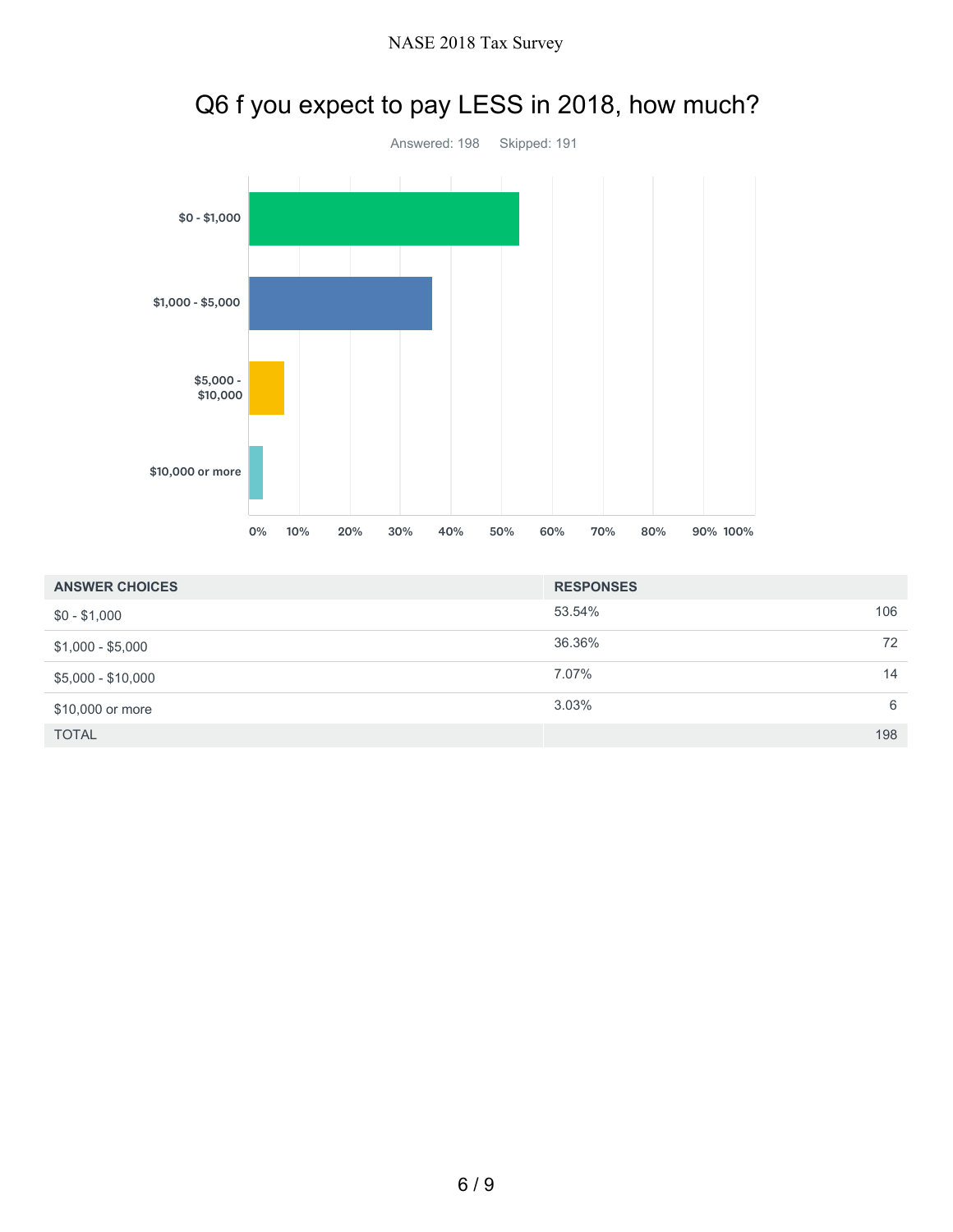## Q7 Did the government adequately prepare you for the new tax system?



| <b>ANSWER CHOICES</b> | <b>RESPONSES</b> |     |
|-----------------------|------------------|-----|
| Yes                   | 8.51%            | 32  |
| <b>No</b>             | 91.49%           | 344 |
| <b>TOTAL</b>          |                  | 376 |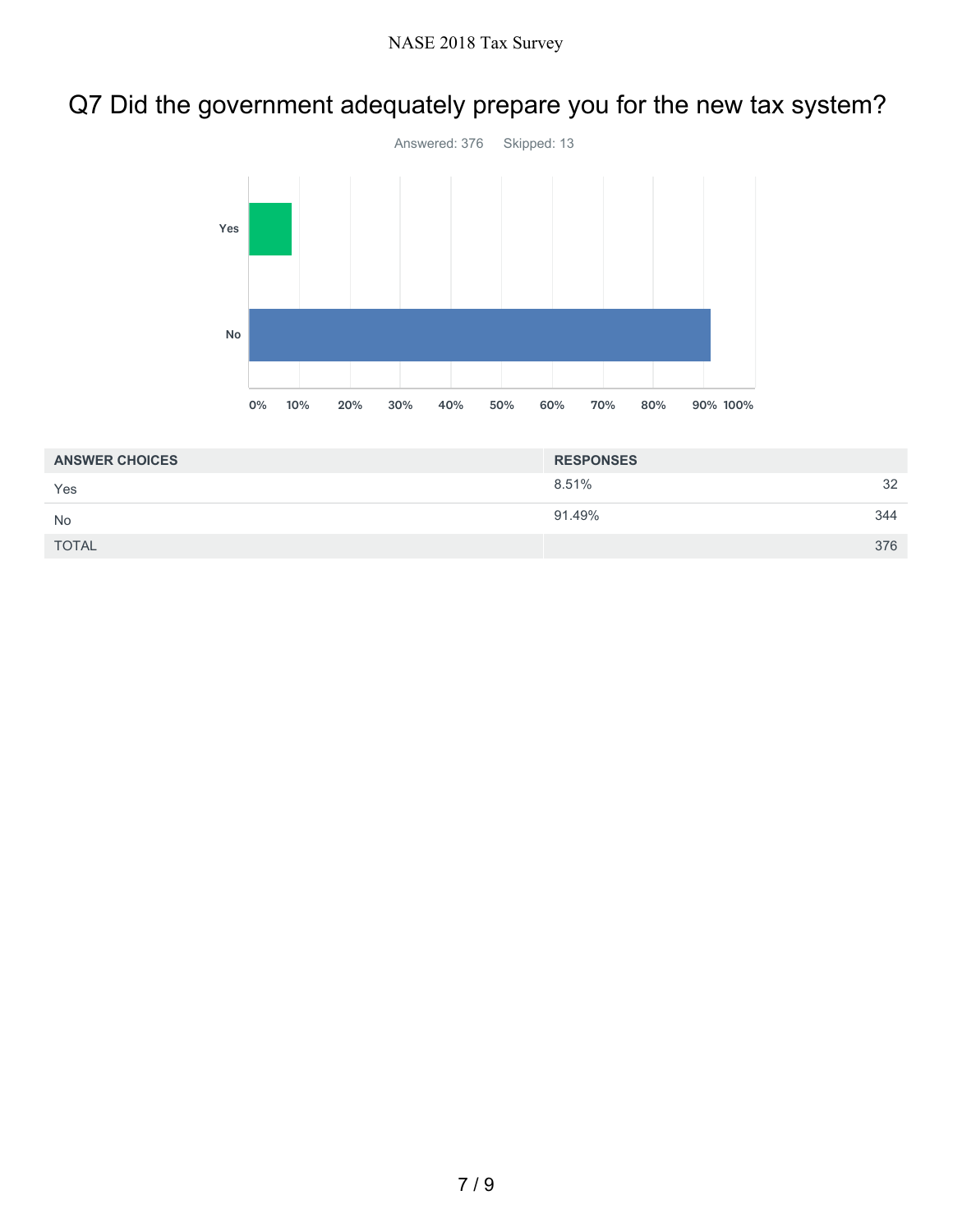#### Q8 Are there additional things the government can do to ease the tax burden?



| <b>ANSWER CHOICES</b> | <b>RESPONSES</b> |     |
|-----------------------|------------------|-----|
| Yes                   | 90.69%           | 341 |
| <b>No</b>             | 9.31%            | 35  |
| <b>TOTAL</b>          |                  | 376 |